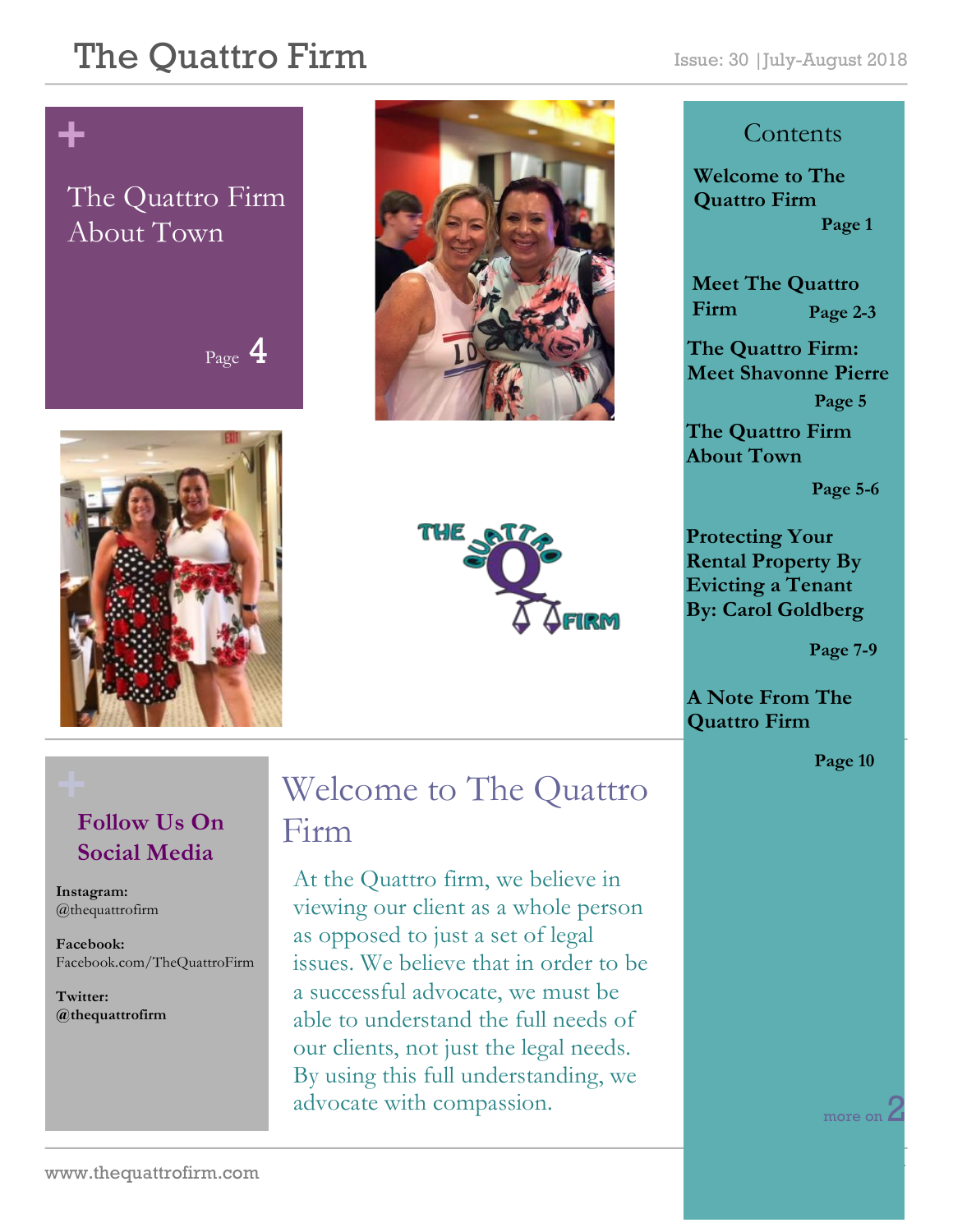## **The Quattro Firm**  $\sum_{\text{Issue: 30 |} \text{July-August 2018}}$

# Meet The Quattro Firm

**Nicole McNamara Quattrocchi** is the founding member of the Quattro Firm. She is a 2008 Southern Methodist University Law School graduate and a 2004 Wake Forest University Graduate. Nicole is a licensed Texas attorney where her practice involved mostly civil and commercial litigation. Nicole has been licensed in Florida since 2014 and has centered most of her practice on domestic relations law.

Nicole has spent a lot of time volunteering in her legal career whether it be through pro bono cases or through assisting at the Hurricane Katrina Relief Clinic in law school. Nicole believes in viewing the client as a whole person and not just a specific legal issue and therefore has, thus far, taken every case that the firm can handle, regardless of inability to pay. She is a passionate and compassionate attorney who looks forward to working with people across the spectrum of life with all of their legal needs.



**Robert J. Fraxedas** specializes in Estate and Tax Planning, as well as Estate Administration and Litigation. He is a 2015 University of Miami graduate (LL.M. – Estate Planning) and a 2005 University of Florida graduate (J.D.). Robert has been licensed in Florida since 2006, and currently lives in Boca Raton.

Robert regularly presents seminars on estate planning and probate matters throughout the state of Florida. A former president of Citrus Civitan, Robert believes in donating time and hands-on effort to the less fortunate. He has organized fundraising events for people with congenital disabilities, mentors underprivileged school-age children, and volunteers at homeless shelters. He strongly believes in providing all clients the best legal counsel possible, from highly compensated executives to impoverished individuals.



**Melanie Bruchet** is a 2012 graduate of Mercer University's Walter F. George School of Law in Macon, Georgia, where she received her J.D. and a Certificate in Advanced Legal Writing, Research, and Drafting from Mercer's top rated legal writing program. Melanie served on the Board of Directors for the Stonewall Bar Association of Georgia as well as completed internships at CASA (Court Appointed Special Advocates) for Children and the U.S. Attorney's Office for the District of New Jersey.

Melanie has presented nationally on the subjects of human trafficking and LGBT youth in the juvenile court system. She also co-authored an amicus brief to the Georgia Supreme Court on the issue of post-separation custodial rights and the emotional effect on children of divorced parents. Melanie maintains an active bar license in Georgia and is sworn in to both the Georgia Court of Appeals and the Georgia Supreme Court. A South Florida native, she currently lives in Asheville, North Carolina.



**Monique L'Italien** is a civil and commercial litigator and appellate attorney who has practiced in Florida since 2001. She has broad experience at the trial and appellate levels in federal and state court. Her practice areas include bankruptcy, contract disputes, family law, real property and some criminal. Prior to entering private practice, Ms. L'Italien was an Assistant Attorney General for the State of Florida, handling criminal appeals and civil litigation matters.

Ms. L'Italien earned her B.A., cum laude, from Trinity College in Washington D.C and her J.D. from Vermont Law School. Ms. L'Italien enjoys traveling, running, spending time with her animals including her horse Dancer, an off track thoroughbred rescue, and doing other animal welfare work.

#### Read more about The Quattro Firm at www.thequattrofirm.com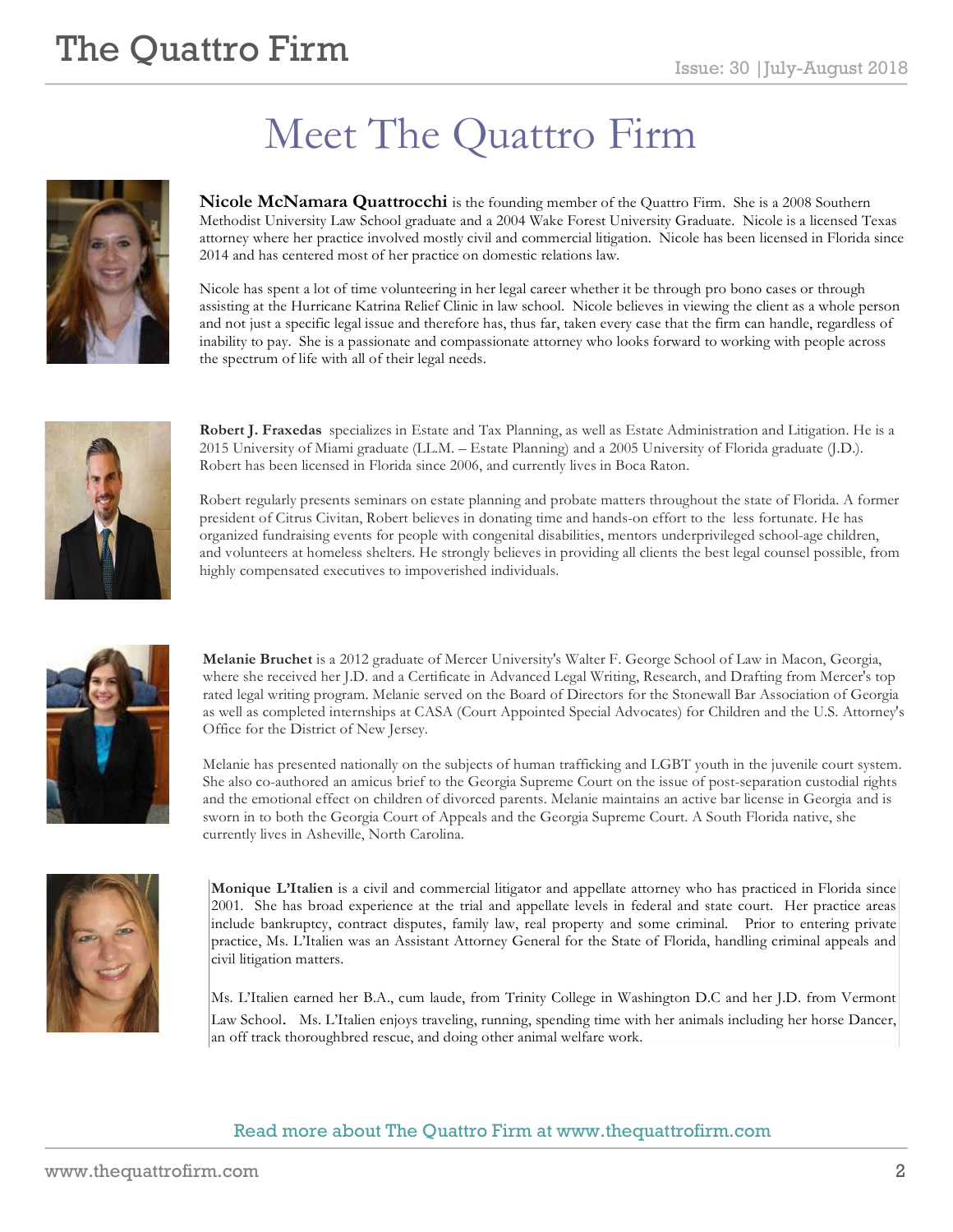## **The Quattro Firm**  $\sum_{\text{Issue: 30 |} \text{July-August 2018}}$



# Meet The Quattro Firm

**Maria Kontos** obtained her Bachelor of Arts from Florida Atlantic University in 1995. Ms. Kontos has over 16 years of experience working on complex and voluminous civil, criminal and family law cases which involve organizing thousands of documents, discovery and file organization.

Ms. Kontos is intricately involved in the defense of all of the firm's clients' cases and takes great pride in assisting and working toward a favorable outcome in each case.



**Jennifer Mondone** is the office manager of the Quattro Firm. Jennifer grew up in upstate New York. She is a graduate of the Ohio State University where she studied financial management and business administration. Since graduating she's lived in North Carolina and settled in Florida for the last 13 years. This is her first lob at a law firm but has previously dabbled in the insurance and mortgage industry, most recently in management for restaurants, from start ups to corporate chains and sales.

Jennifer also assisted in co-creating 2 humans which was previously her main focus and accomplishment. She enjoys spending her time with the family, paddle boarding, volunteering at the kids school, movie nights and anything involving wine or mimosas.



**Sarah Kontos** has been working professionally in accounting since 2005. Her experience includes conducting, supervising, and reviewing annual audits, bookkeeping and payroll, and compilations and examinations of the financial records of a wide range of businesses including non-profits, law firms, restaurants, 401(k) plans, and other service industries.

Sarah attended Florida Atlantic University earning her degree in Mathematics and attending an additional two years of studies in Accounting and Business Administration. She is originally from West Palm Beach, FL. She is a supporting member of Compass Lake Worth, United Way and Farm Sanctuary, and she volunteers at various fundraising events for local charities.



**Shavonne M.Pierre** is a new member of the Quattro Firm. She is a graduate of South University where she studied and received her Bachelor Degree in Legal Studies. She has over 18 years experience in the legal field working for several prestigious firms in the Palm Beach County area. Her previous work experience has been in Insurance Defense, Civil Litigation, Securities & Arbitration, Commercial Litigation, Worker's Compensation, Family Law and Personal Injury. Shavonne has 4 children which are her main focus as well as her budding legal career.

#### Read more about The Quattro Firm at www.thequattrofirm.com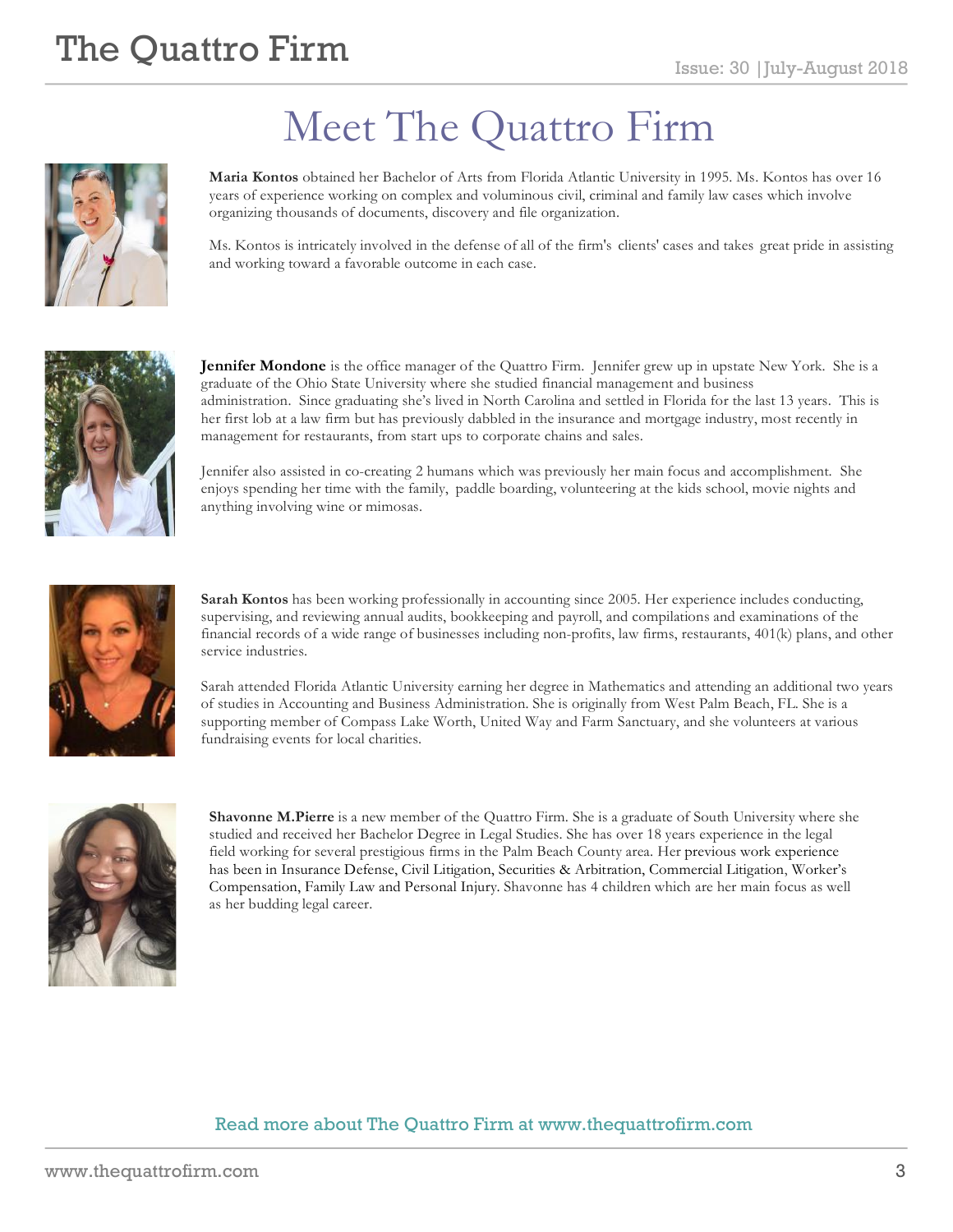## The Quattro Firm: Meet Shavonne Pierre, Paralegal and Newest Team Member

I am the newest member of the Quattro Firm Team and I'm very excited to be here. My name is Shavonne and I was born in Flushing Queens New York, lived and raised in the boogie down Bronx until I was 14 years old. My mother is African American and my father is Jamaican. I moved to Florida when I was 15 years old and attended Wellington High School.

I have always had a love for the law. Some of my favorite shows were Law and Order, Ally McBeal and the Practice. My current favorite shows are How to Get Away With Murder, In Contempt, Law and Order, all of the spin off's and anything law/courtroom related.

I have been a Paralegal for 19 years but getting to where I am has been a journey. In order to get my foot in the door I have been a law firm receptionist, file clerk, legal secretary, and office administrator. Although I love being behind the scenes in a law office, I decided to go back to school 3 years ago and as recently as June of this year graduated with my Bachelor's degree in Legal Studies.

I am a mother of four (4) children, I have two (2) boys and two (2) girls and their ages are 20, 19, 17 & 15. I like reading books, going to the movies and just having some quiet time. My aspiration is to take the LSAT, attend law school to one day become an attorney and be center stage myself in a courtroom.

#### **+ Our Practice Areas**

Adoption Bankruptcy Business Formation Civil Litigation Commercial Litigation Contract Drafting Contract Review Corporate Matters Estate Planning Family Law & Domestic Relations Family Law Mediation General Litigation LGBT Issues & Custody Marital Contracts Probate Litigation Probate Administration Wills & Trusts

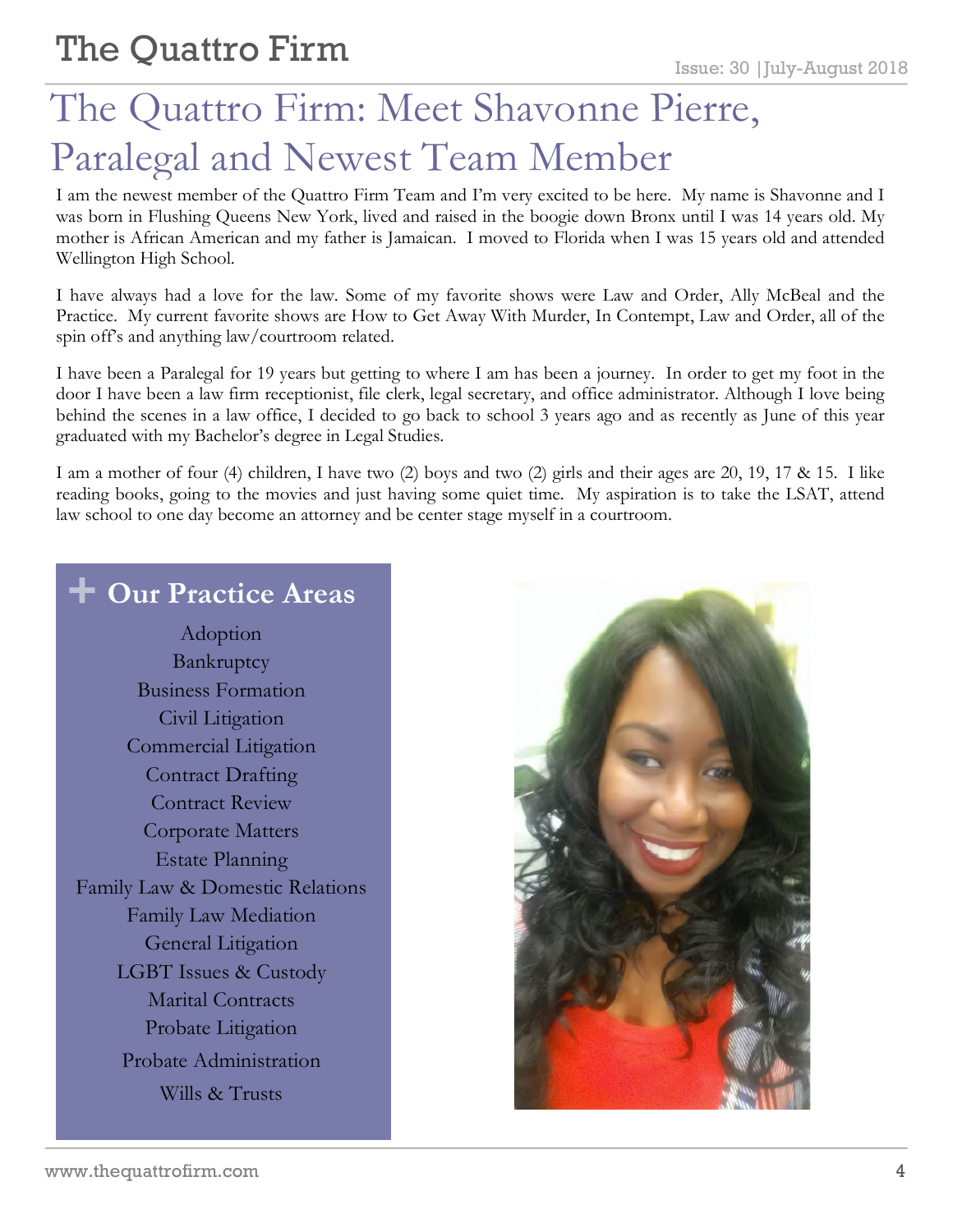# The Quattro Firm Issue: 30 |July-August 2018

### The Quattro Firm About Town



**Back to School Promotion:**

**In honor of back to school, we are offering 15% off our flat-rate fees to teachers and all those working in the area of schooling and childcare from now until September 30, 2018. We appreciate your business and look forward to working with you soon.**

**As always, please follow us on social media. If you'd like to submit a review either on Facebook or through our website, please get in touch with us.** 

Left: The Quattro Firm and the Quattrocchi children never miss an opportunity at Pioneer Linens.

Below: Quattro Firm Accountant, Sarah Kontos poses for a fitness ad for Title boxing!

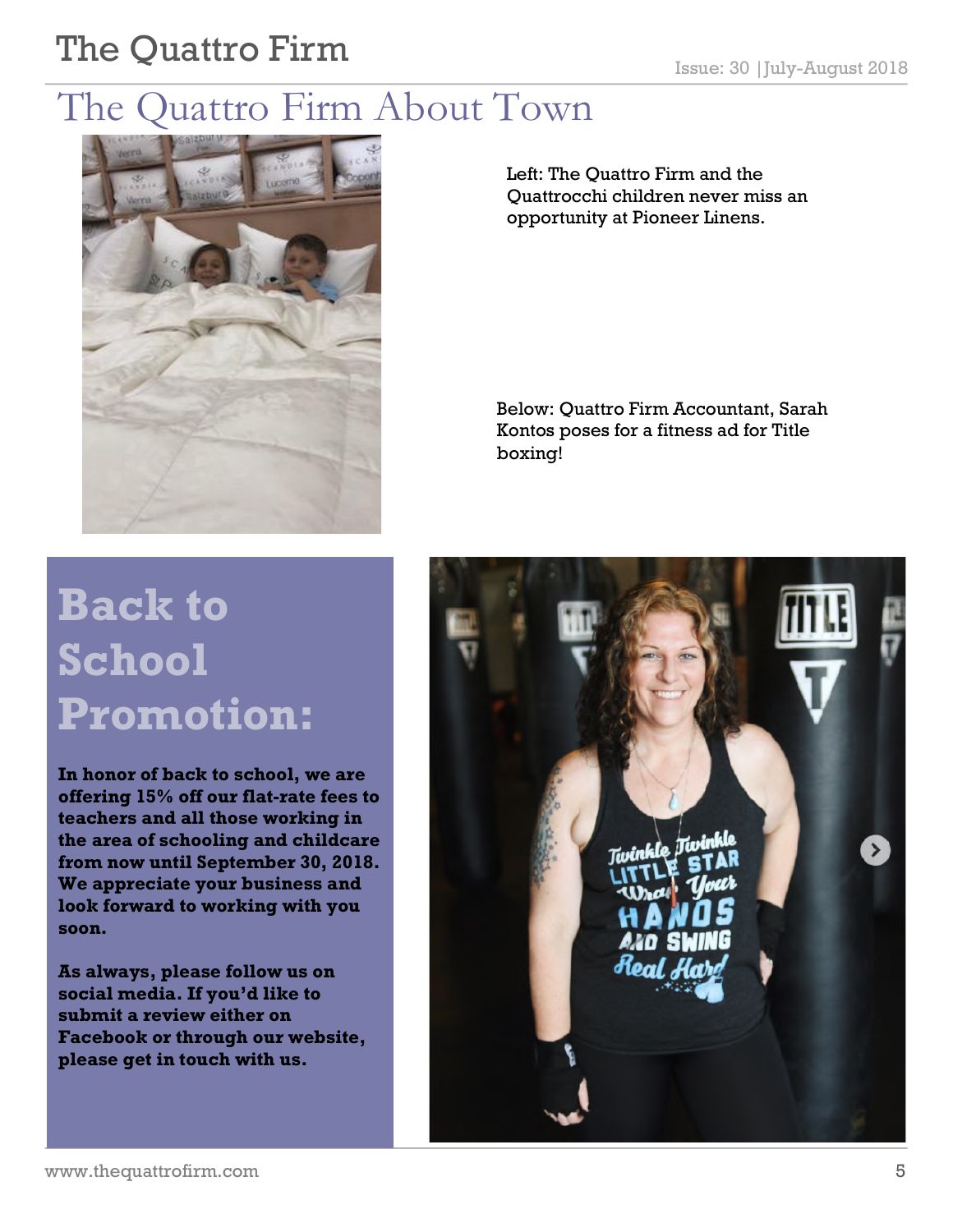# The Quattro Firm Issue: 30 |July-August 2018

Right: The Quattro Firm and the Quattrocchi children never miss an opportunity at Pioneer Linens.

Left, below: Maria and Sarah Kontos enjoy an a sunny afternoon.

Right, below: The Quattrocchi family enjoys lunch at the Quattro Firm's favorite lunch time spot, the Grilled Cheese Gallery.





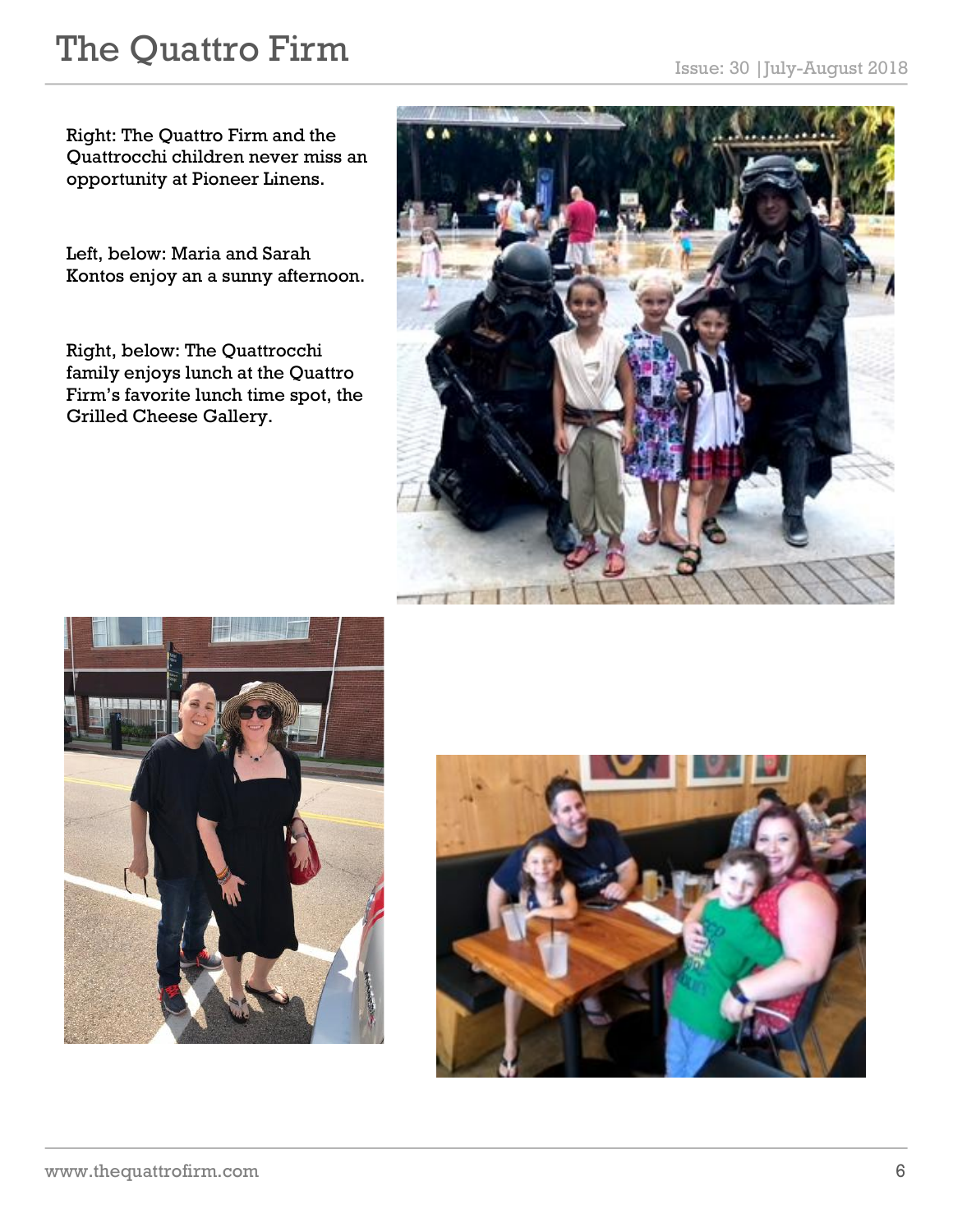#### Protecting Your Rental Property by Evicting a Tenant

By: Carol Goldberg

Unfortunately, property owners may find themselves in the situation where they need to evict their tenant. eviction is when a Landlord looks to terminate an agreement due to non payment of rent or non compliance with the terms of a lease. The collection for damages involves additional requirements which may be raised in the original eviction, or can proceed separately in another lawsuit.

When a Landlord needs to enforce their rights under a Rental Lease, an experienced attorney is a prudent choice. The law in this area can be both intimidating and confusing and one small error can render one unable to enforce one's rights.





Both the Landlord's individual lease and the Florida Statutes control Landlord/Tenant cases. There are strict Florida laws that Landlords must comply with to avoid legal liabilities and penalties when dealing with a tenant. For example, Florida law states that a Landlord cannot simply change the locks, turn off utilities or remove a tenant's personal property to get him/her to vacate the rental property.

**"Words have power. TV has power. My pen has power.**

**—Shonda Rhimes**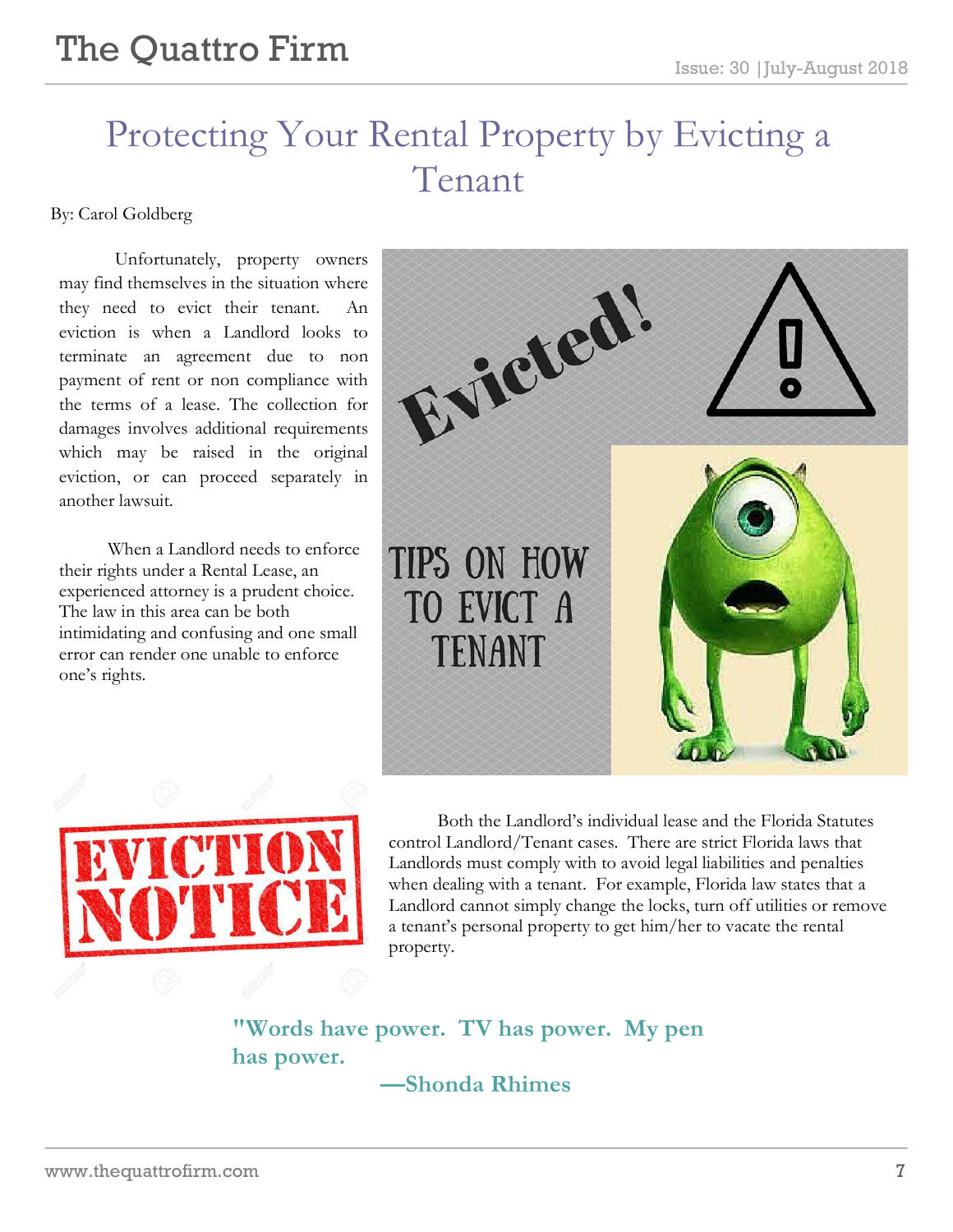## Protecting Your Rental Property by Evicting a Tenant

By: Carol Goldberg



damage other than normal wear and tear) Responsibilities:

- Maintenance of Property
- Code Compliance
- **Extermination**
- Clean and Safe Common Areas
- Functional Water and Heat

Here is an example of a few of the rights and responsibilities of the Tenant as a property as a renter:



Rights:

j

For an eviction, there are Landlord/Tenant rules that set forth how an eviction takes place, where it can be filed and when it can occur. The Landlord has rights and responsibilities. The Tenant also has rights and responsibilities. Here is an example of a few of the rights and responsibilities of the Landlord as a property owner:

#### Rights:

- Receive Rent
- Re-entry to Property
- Return of the Premises (without



- Fair Treatment
- Peaceful Use and Enjoyment of Property
- Habitable Residence
- Maintain property
	- No Unreasonable Disturbance of Neighbors
	- Pay Rent When Due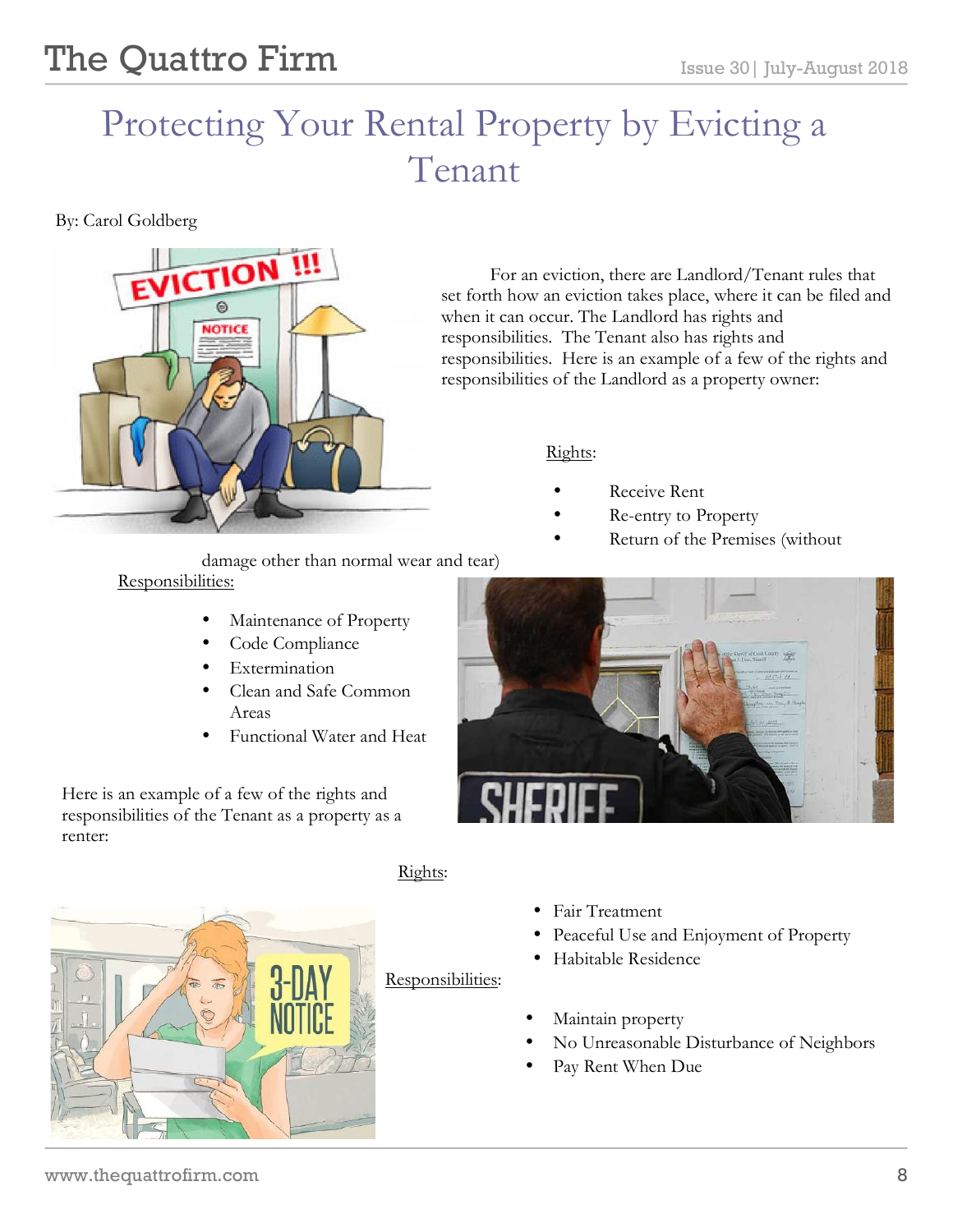### Protecting Your Rental Property by Evicting a Tenant

By: Carol Goldberg



There are many rules in the Landlord/Tenant eviction process that can lead to questions, such as: Do you need a 3 day Notice or a 7 day Notice? Do you need the Sheriff's Office to assist in the eviction? How do you give the notice and where can you post it? Can the tenant pay in to the registry of the court?

The legal options for the tenant will differ with regard to a 3 day or 7 day notice to leave the property and this will shape your

complaint. Finally, the Court will issue a final judgment and if required, a writ of possession. This

allows the Landlord to gain the property back. After the final judgment, the Landlord will need to decide whether or not to seek a writ of possession and whether or not further legal action against the Tenant is warranted.

If you are a landlord seeking to evict or a tenant concerned that an eviction is approaching, contact the experiences attorneys at the Quattro Firm. We will help you to know your rights in any landlord tenant situation, including your representation through an eviction. We can schedule a



phone or office appointment for you. Please give us a call or email us. We look forward to working with you.